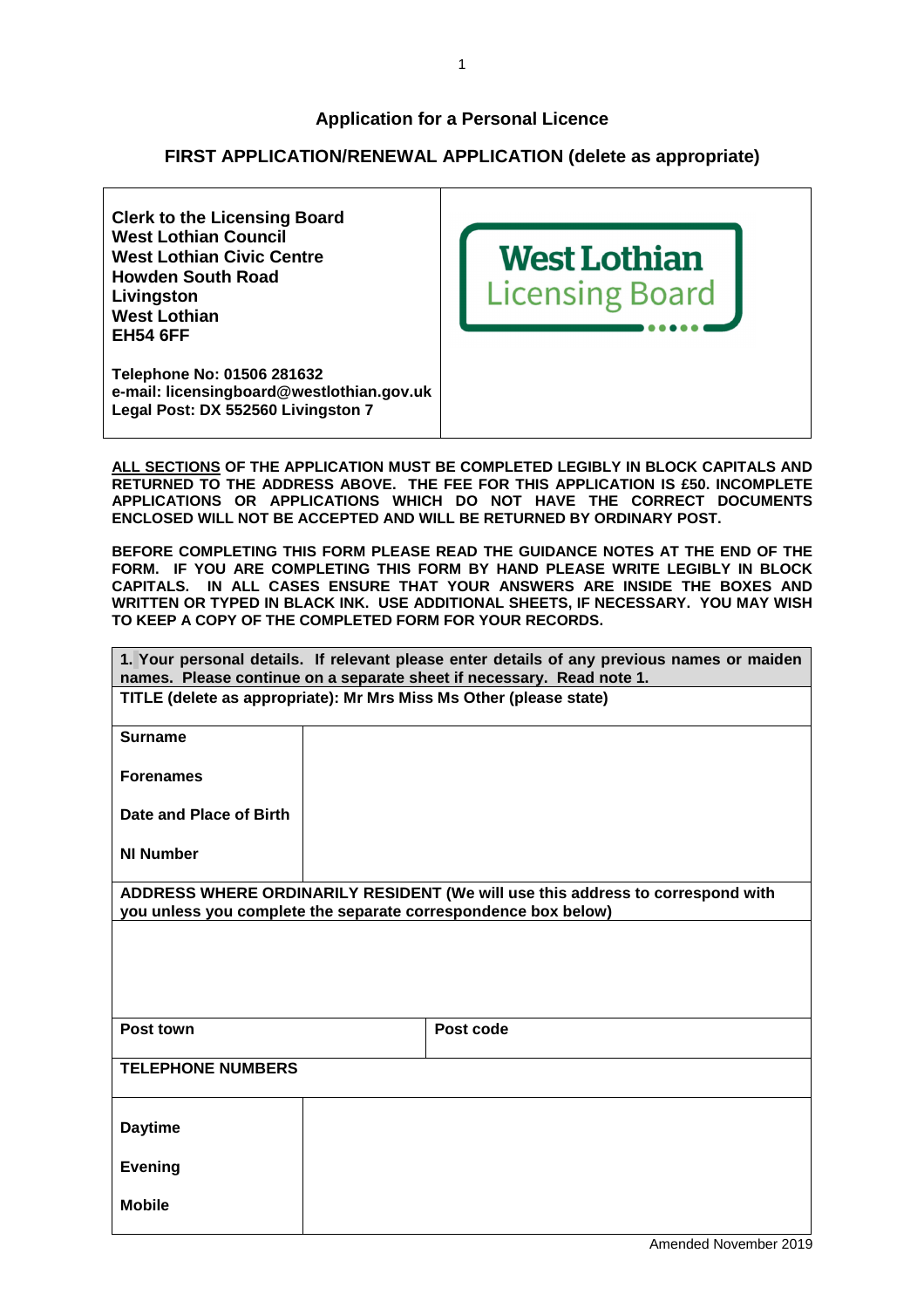| E-mail address (if you would prefer us to correspond with you by e-mail)                           |           |  |  |  |
|----------------------------------------------------------------------------------------------------|-----------|--|--|--|
| Address for correspondence associated with this application (if different to the address<br>above) |           |  |  |  |
| Post town                                                                                          | Post code |  |  |  |

| 2. Your licensing qualification                                                           |               |    |
|-------------------------------------------------------------------------------------------|---------------|----|
| Read note 2                                                                               | (Please tick) |    |
| I hold an accredited qualification                                                        | Yes           | No |
| If you have ticked yes please provide a copy of your qualification with your application. |               |    |

| <b>3. FIRST APPLICATIONS ONLY</b>                                                                                                                |  |  |           |
|--------------------------------------------------------------------------------------------------------------------------------------------------|--|--|-----------|
| This section should only be completed if you are submitting your first application to this                                                       |  |  |           |
| Licensing Board. If answering Yes to any question please provide details below. Note: You                                                        |  |  |           |
| may only hold one personal licence at a time.<br>(Please tick)<br><b>Yes</b>                                                                     |  |  |           |
| Do you currently hold a personal licence?                                                                                                        |  |  | <b>No</b> |
| <b>Yes</b><br><b>No</b><br>Do you currently have any outstanding applications for a personal<br>licence, with this or any other Licensing Board? |  |  |           |
| Has any personal licence held by you been forfeited in the last 5 years?                                                                         |  |  | <b>No</b> |
| <b>Licensing Board</b>                                                                                                                           |  |  |           |
| Licence number                                                                                                                                   |  |  |           |
| Date of issue                                                                                                                                    |  |  |           |
| Date of expiry                                                                                                                                   |  |  |           |
| Any further details                                                                                                                              |  |  |           |

| <b>4. RENEWAL ONLY</b><br>This section should be completed only if you are applying for a renewal of your existing<br>licence                                                               |  |  |  |
|---------------------------------------------------------------------------------------------------------------------------------------------------------------------------------------------|--|--|--|
| Your personal licence must accompany your application for a renewal. If you are unable to<br>send your personal licence, you must explain why you cannot do so in the box provided<br>below |  |  |  |
| Details of current personal licence                                                                                                                                                         |  |  |  |
| <b>Licensing Board</b>                                                                                                                                                                      |  |  |  |
| Licence number                                                                                                                                                                              |  |  |  |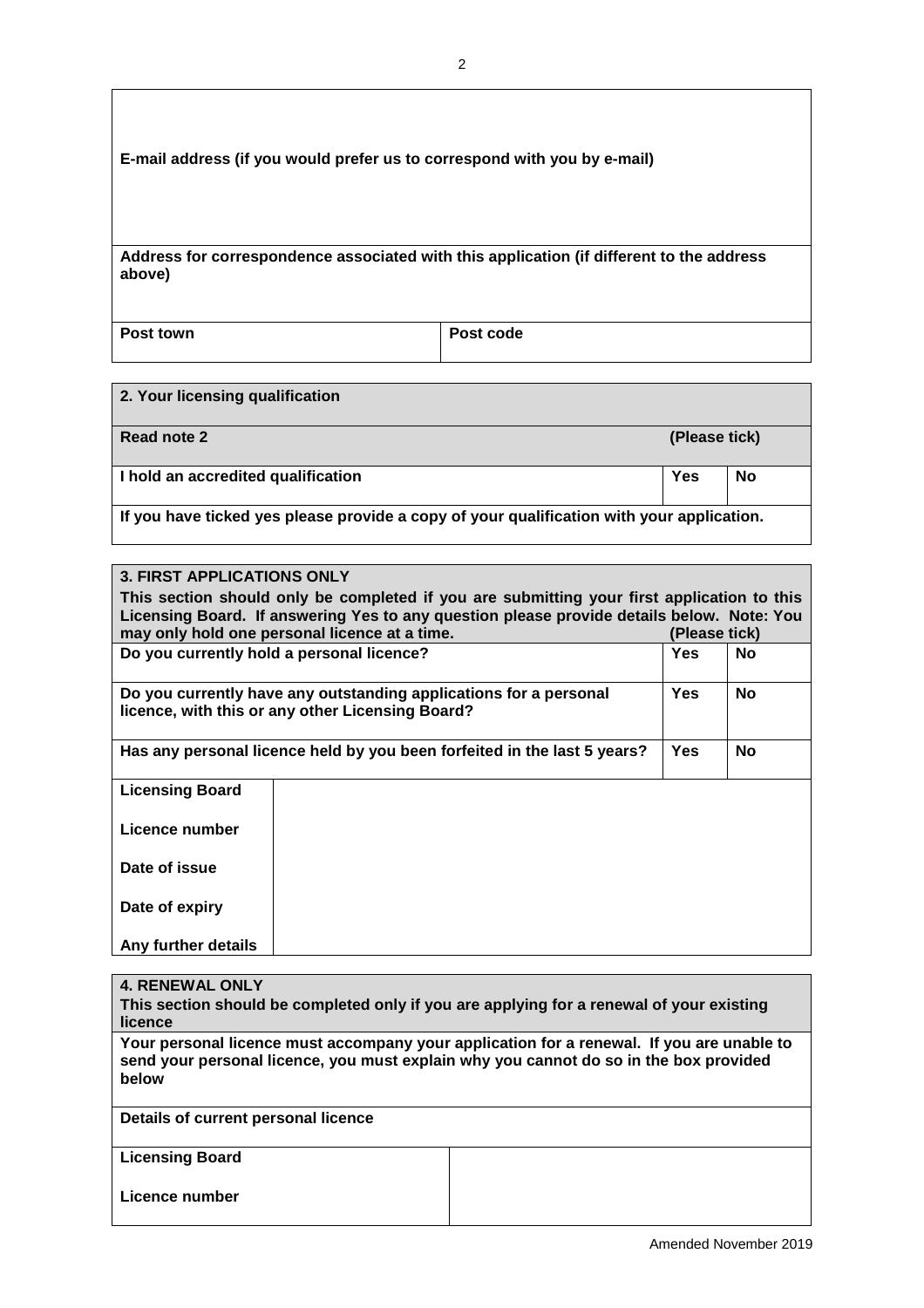| Date of issue                                                                                        |                                                                               |  |            |               |
|------------------------------------------------------------------------------------------------------|-------------------------------------------------------------------------------|--|------------|---------------|
| Date of expiry                                                                                       |                                                                               |  |            |               |
| Any further details                                                                                  |                                                                               |  |            |               |
| If you cannot provide your personal licence, provide a statement explaining why                      |                                                                               |  |            |               |
|                                                                                                      |                                                                               |  |            |               |
|                                                                                                      | <b>Other personal licence</b>                                                 |  |            |               |
| Note: You may only hold one personal licence at a time<br>(Please tick)                              |                                                                               |  |            |               |
| I confirm that I do not hold any other personal licences other than the one<br>submitted for renewal |                                                                               |  | <b>Yes</b> | <b>No</b>     |
| <b>5. CHECKLIST</b>                                                                                  |                                                                               |  |            |               |
|                                                                                                      |                                                                               |  |            |               |
| I have                                                                                               |                                                                               |  |            | (Please tick) |
| $\bullet$                                                                                            | Enclosed two photographs of myself, one of which is endorsed as a             |  |            |               |
|                                                                                                      | true likeness of me by a person of standing in the community. Read<br>note 3. |  |            |               |
| $\bullet$                                                                                            | Enclosed a copy of any licensing qualification I hold                         |  |            |               |
| $\bullet$                                                                                            | Enclosed my current personal licence (renewal only)                           |  |            |               |
| $\bullet$                                                                                            | Made or enclosed payment of the fee for the application                       |  |            |               |

| <b>6. Previous Convictions</b>                                                                                                                                                                                                                                                                                      |       |             |      |                |
|---------------------------------------------------------------------------------------------------------------------------------------------------------------------------------------------------------------------------------------------------------------------------------------------------------------------|-------|-------------|------|----------------|
| You must provide details below of any conviction for a relevant or foreign offence that is not<br>considered spent under the rehabilitation of offenders act 1974. Please continue on a separate<br>sheet if necessary. If you are declaring that you have no such convictions please write<br>"NONE". Read Note 4. |       |             |      |                |
| <b>Offence</b>                                                                                                                                                                                                                                                                                                      | Court |             | Date | <b>Penalty</b> |
|                                                                                                                                                                                                                                                                                                                     |       |             |      |                |
| <b>7. Declaration</b>                                                                                                                                                                                                                                                                                               |       |             |      |                |
| The contents of this application are true to the best of my knowledge and belief                                                                                                                                                                                                                                    |       |             |      |                |
| <b>SIGNATURE (read note 5)</b>                                                                                                                                                                                                                                                                                      |       | <b>DATE</b> |      |                |

# **PLEASE NOTE – IT IS AN OFFENCE TO MAKE A FALSE STATEMENT IN OR IN CONNECTION WITH THIS APPLICATION**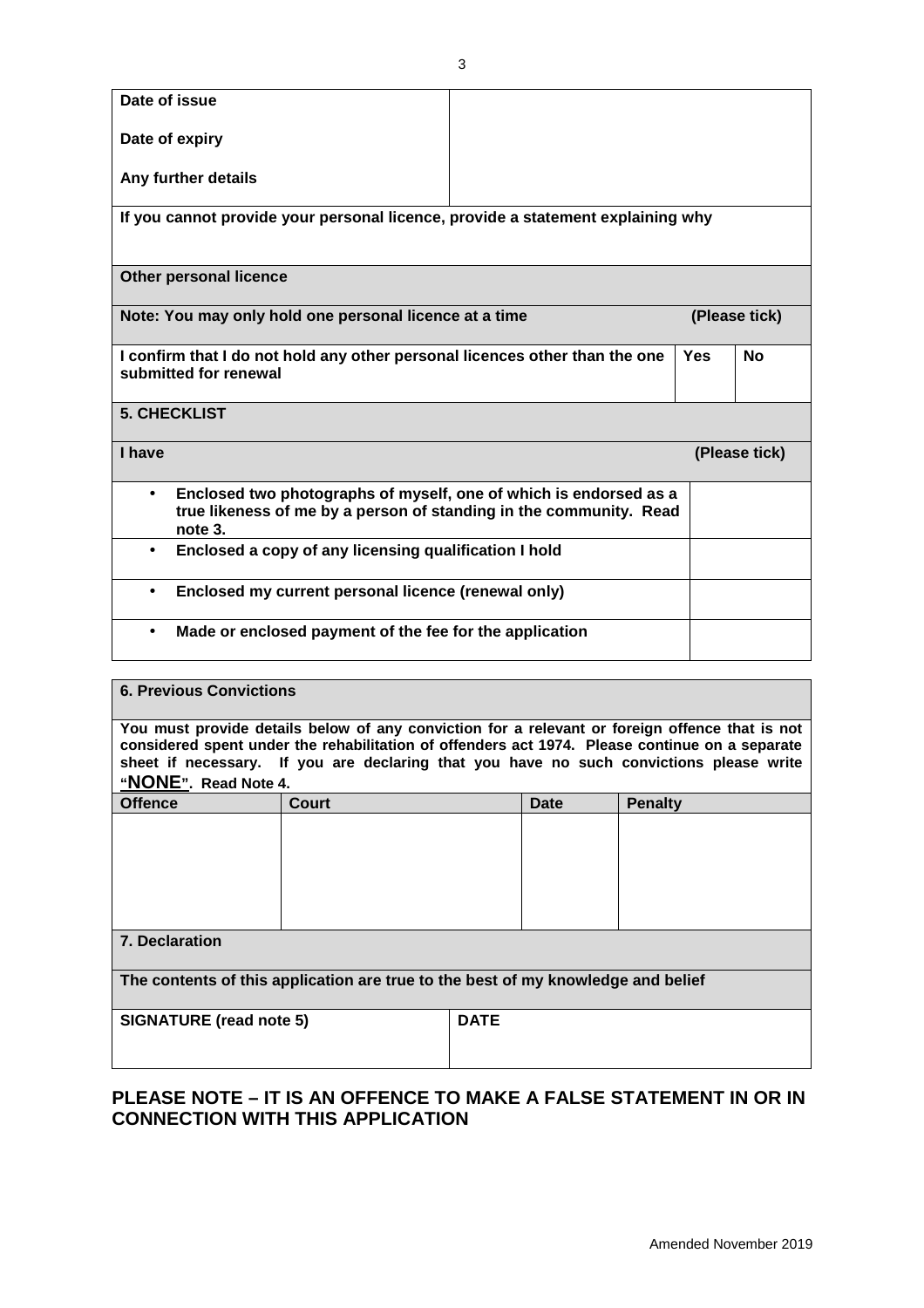**Privacy Statement – Data Protection** 

**All personal information that you supply will be used to process your application in accordance with data protection law and the Licensing (Scotland) Act 2005. In terms of the 2005 Act we are required to share this information with the following bodies and individuals:-** 

- **Police Scotland**
- **West Lothian Council's Licensing Standards Officer**

**We are required by law to protect the public funds we administer. Therefore in line with the National Fraud Initiative (NFI) we may also share your information with other bodies responsible for auditing or administering public funds in order to prevent and detect fraud.** 

**The information provided by you on this form will be held on an electronic register which will be available for inspection by members of the public.** 

**Further information about how we handle your personal information, including how long we retain the information, information about the NFI and how you can complain about our handling of your information, is available in our Privacy Notice which can be found on the Licensing Team's webpage https://www.westlothian.gov.uk/licensing. A hard copy of our Privacy Notice is available on request by contacting the Licensing Team, email: licensingservices@westlothian.gov.uk, telephone: 01506 281632.**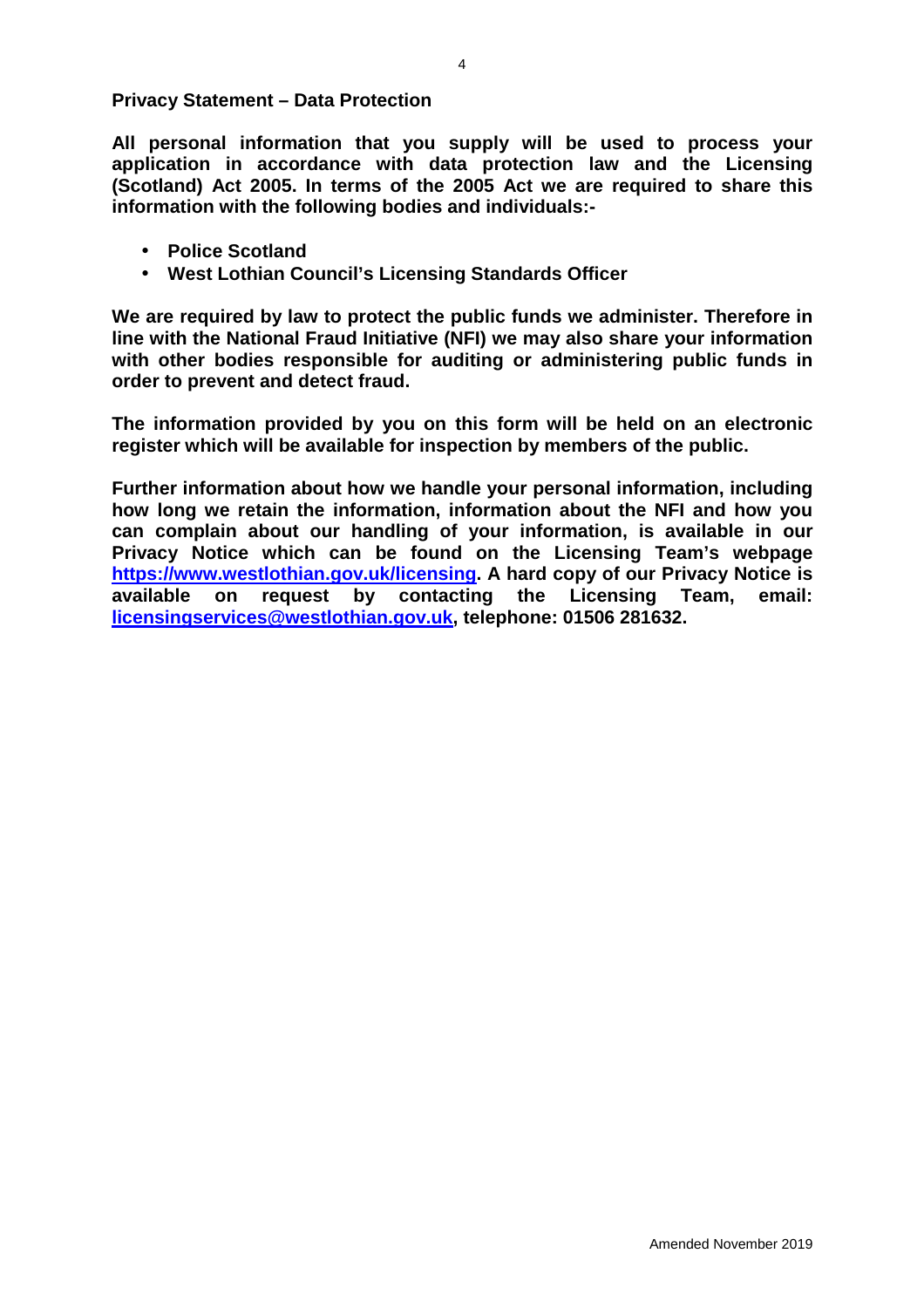## **GUIDANCE NOTES FOR PERSONAL LICENCE APPLICATIONS**

### **1. Change of name or address**

**Section 88 of the Licensing (Scotland) Act 2005 requires that a personal licence holder must, no later than one month after any change in the licence holder's name or address, give the Licensing Board which issued the licence notice of the change. It is an offence not to do so.** 

#### **2. Licensing qualifications**

**Licensing qualifications are dealt with in section 91 of the Licensing (Scotland) Act 2005. In summary, to be eligible for a personal licence, an applicant must be aged 18 or over and possess a licensing qualification, and no personal licence previously held by the applicant must have been revoked within the period of 5 years ending within the day on which the application was received by the Licensing Board unless that licence was revoked due to a failure to undertake a refresher training.** 

### **3. Photographs**

**One of the photographs submitted with your application should be endorsed on the back by a person of standing in the community. This endorsement should contain the words "I certify that this is a true likeness of (name of applicant), followed by the full name of the person endorsing the photograph.** 

**The two photographs of the applicant must –** 

- **(i) measure 44 millimetres by 35 millimetres;**
- **(ii) be on photographic paper;**
- **(iii) be taken against a light background; and**
- **(iv) show the full face of the applicant, without the applicant wearing sunglasses or any head covering (unless the applicant wears such a covering on account of a religious belief)**

#### **4. Convictions**

**Section 75 of the Act places a duty on an applicant for a personal licence to notify the Licensing Board if he or she has been convicted of any relevant or foreign offence during the time between making the application being determined by the Licensing Board. Furthermore, section 82 of the Act requires personal licence holders to notify their Licensing Board of any conviction for relevant or foreign offences within one month of the licence holder being convicted.** 

**Relevant offences are defined in the Licensing (Relevant Offences) Scotland Regulations 2007. Foreign offences are defined in section 129 of the Act.** 

- **5. A personal licence application or a personal licence renewal application must be made in writing or sent by electronic transmission.**
- **6. Information on the Licensing (Scotland) Act 2005 is available on the website of the Scottish Parliament.**